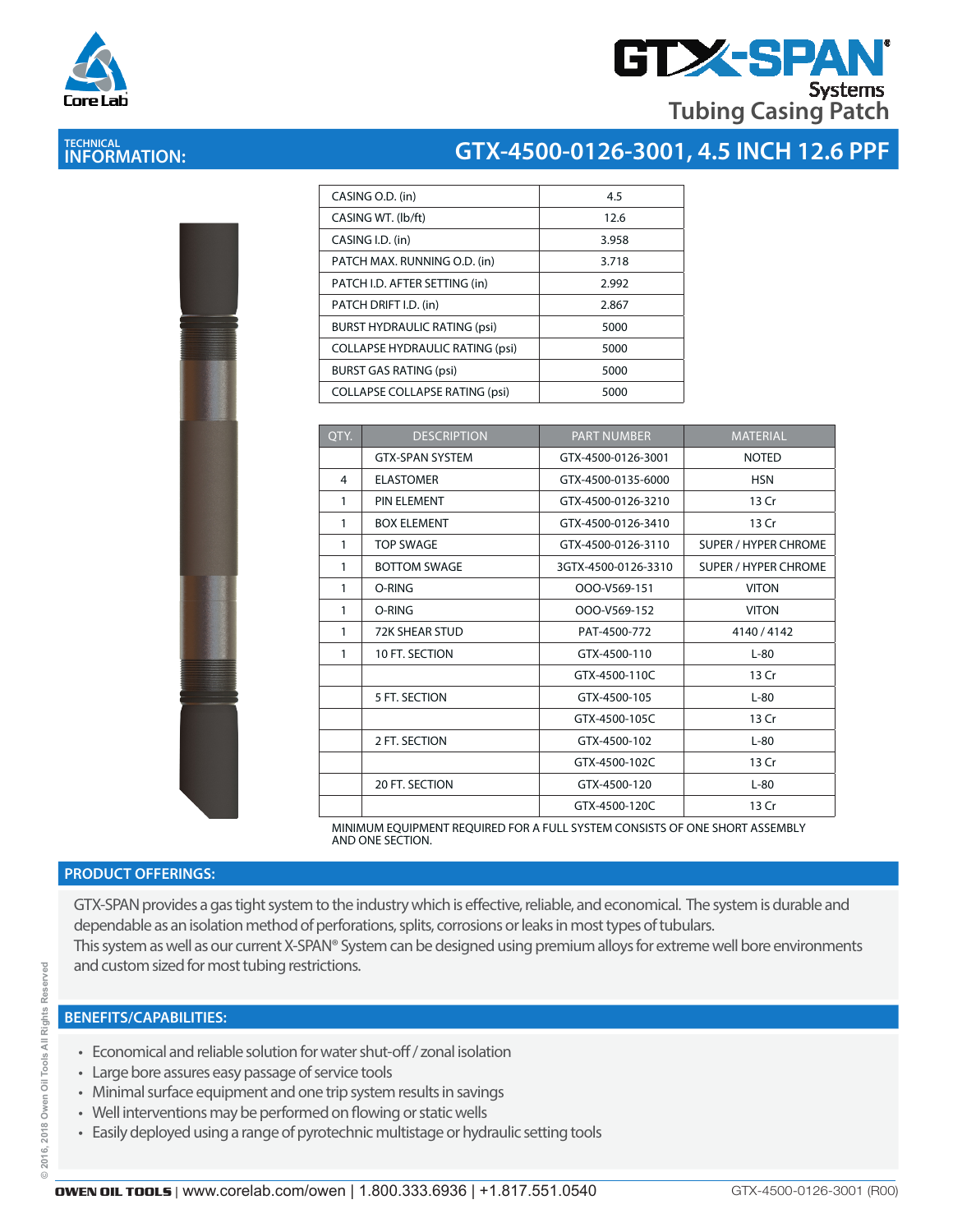

# **GTX-SPAN Tubing Casing Patch**

# **TECHNICAL INFORMATION:**

# **GTX-4500-0126-3001, 4.5 INCH 12.6 PPF**



| CASING O.D. (in)                       | 4.5   |
|----------------------------------------|-------|
| CASING WT. (lb/ft)                     | 12.6  |
| CASING I.D. (in)                       | 3.958 |
| PATCH MAX. RUNNING O.D. (in)           | 3.718 |
| PATCH I.D. AFTER SETTING (in)          | 2.992 |
| PATCH DRIFT I.D. (in)                  | 2.867 |
| <b>BURST HYDRAULIC RATING (psi)</b>    | 5000  |
| <b>COLLAPSE HYDRAULIC RATING (psi)</b> | 5000  |
| <b>BURST GAS RATING (psi)</b>          | 5000  |
| <b>COLLAPSE COLLAPSE RATING (psi)</b>  | 5000  |
|                                        |       |

| QTY.         | <b>DESCRIPTION</b>                               | <b>PART NUMBER</b> | <b>MATERIAL</b>             |
|--------------|--------------------------------------------------|--------------------|-----------------------------|
| 4            | <b>ELASTOMER</b>                                 | GTX-4500-0135-6000 | <b>HSN</b>                  |
| 1            | PIN ELEMENT                                      | GTX-4500-0126-3210 | 13 Cr                       |
| $\mathbf{1}$ | <b>BOX ELEMENT</b>                               | GTX-4500-0126-3410 | 13 Cr                       |
| $\mathbf{1}$ | <b>TOP SWAGE</b>                                 | GTX-4500-0126-3110 | <b>SUPER / HYPER CHROME</b> |
| $\mathbf{1}$ | <b>BOTTOM SWAGE</b>                              | GTX-4500-0126-3310 | SUPER / HYPER CHROME        |
| $N+1$        | O-RING                                           | OOO-V569-151       | <b>VITON</b>                |
| $N+1$        | O-RING                                           | OOO-V569-152       | <b>VITON</b>                |
| $\mathbf{1}$ | 72K SHEAR RING                                   | PAT-4500-772       | 4140/4142                   |
| $\mathbf{1}$ | 10 FT. SECTION                                   | GTX-4500-110       | $L-80$                      |
| 1            | SET SCREW 1/4 INCH X 20<br><b>TPI, 5/16 INCH</b> | PUR-0501-030       | <b>ALLOY</b>                |
| 1            | <b>SLEEVE NUT</b>                                | SET-3250-420       | 4140/4142                   |
| $\mathbf{1}$ | SETTING SLEEVE LOCK NUT                          | SET-3250-421       | 4140 / 4142                 |
| $\mathbf{1}$ | SETTING SLEEVE                                   | SET-3250-422       | 4140/4142                   |
| 1            | <b>OUICK CHANGE ROD</b>                          | SET-3250-130       | 4130/4140                   |
| $\mathbf{1}$ | <b>OUICK CHANGE NUT</b>                          | SET-3250-131       | 4130/4140                   |
| $\mathbf{1}$ | TOP ADAPTER ROD                                  | SET-3250-132       | 4130/4140                   |
| $N+1$        | <b>ROD TANDEM</b><br><b>CONNECTOR</b>            | SET-3250-133       | 4130/4140                   |
| N            | 10 FT. ROD                                       | SET-3250-134       | 4130/4140                   |
| OPT.         | 5 FT. ROD                                        | SET-3250-135       | 4130/4140                   |
| 1            | <b>BOTTOM ROD EXTENDED</b>                       | SET-3250-136L      | 4130/4140                   |
| $\mathbf{1}$ | <b>COLLET ASSEMBLY</b>                           | SET-3250-747       | <b>SEE TABLE</b>            |
| 1            | <b>END SUB</b>                                   | SET-3250-745       | 4130 / 4140 / 4142          |
| 1            | <b>COLLET</b>                                    | SET-3250-746       | 4130 / 4140 / 4142          |
| 1            | <b>COLLET SUPPORT</b>                            | SET-3250-446       | 4140 / 4142                 |
| N            | <b>ROD SUPPORT</b>                               | SET-3250-142A      | <b>ALUMINIUM</b>            |

MINIMUM EQUIPMENT REQUIRED FOR 10 FT. SYSTEM